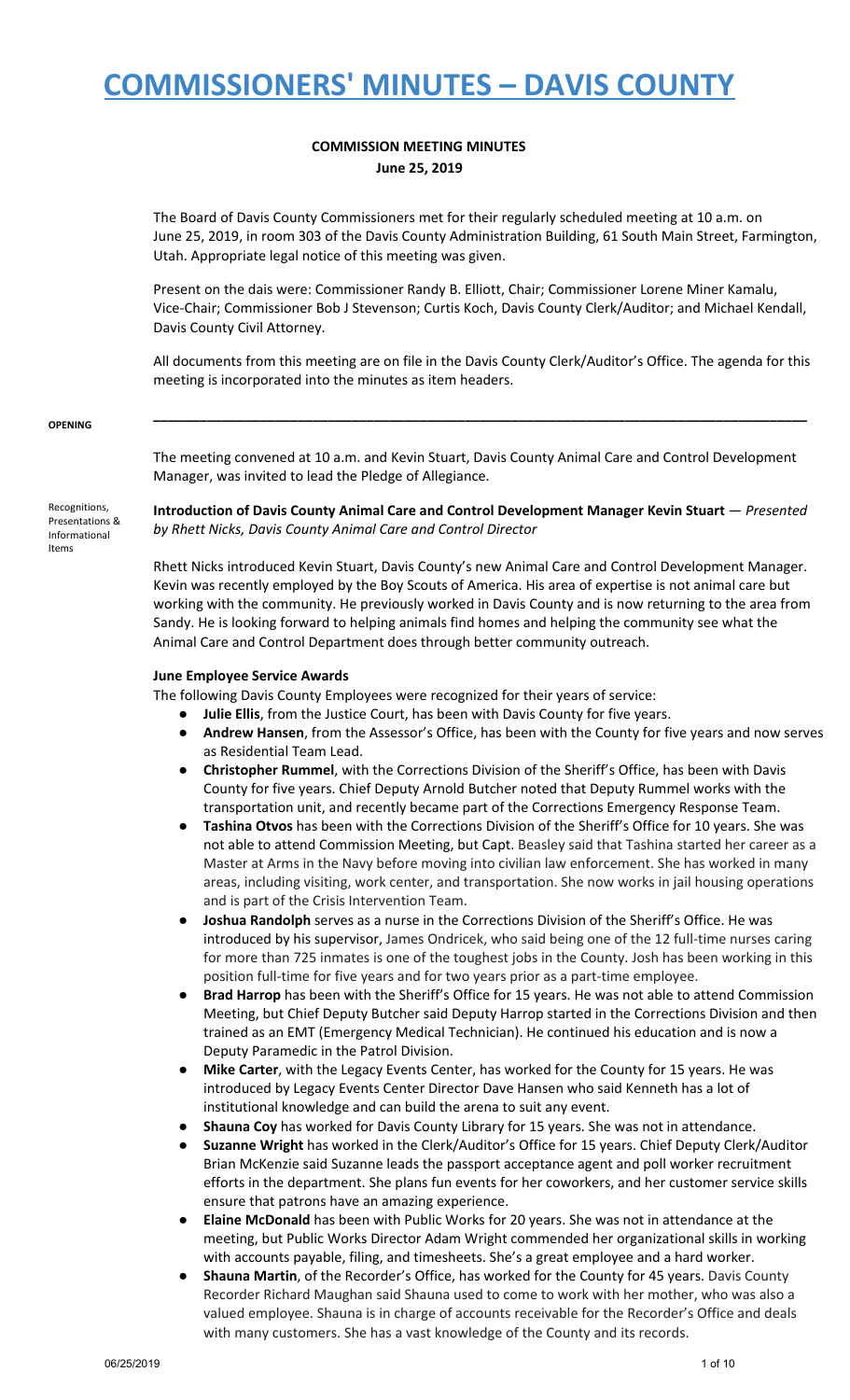**PUBLIC COMMENTS**

Commissioner Elliott invited public comment. No comments were made.

**BUSINESS/ ACTION**

Amendment #2016-247-C to interlocal cooperation agreement with Syracuse City for animal services

**Amendment #2016-247-C to an interlocal cooperation agreement with Syracuse City for animal services** — *Presented by Rhett Nicks, Davis County Animal Care & Control*

**\_\_\_\_\_\_\_\_\_\_\_\_\_\_\_\_\_\_\_\_\_\_\_\_\_\_\_\_\_\_\_\_\_\_\_\_\_\_\_\_\_\_\_\_\_\_\_\_\_\_\_\_\_\_\_\_\_\_\_\_\_\_\_\_\_\_\_\_\_\_\_\_\_\_\_\_\_\_\_\_\_\_\_\_\_\_\_\_**

\_\_\_\_\_\_\_\_\_\_\_\_\_\_\_\_\_\_\_\_\_\_\_\_\_\_\_\_\_\_\_\_\_\_\_\_\_\_\_\_\_\_\_\_\_\_\_\_\_\_\_\_\_\_\_\_\_\_\_\_\_\_\_\_\_\_\_\_\_\_\_\_\_\_\_\_\_\_\_\_\_\_\_\_\_\_\_\_

An amendment to an interlocal cooperation agreement with Syracuse City, for animal control services, was presented. The contract period is 01/01/2019 to 12/31/2019. The receivable amount is \$81,790.03.

> Motion to Approve: Com. Stevenson Seconded: Com. Kamalu All voted Aye

Amendment #2014-93-A with The Data Center LLC for valuation and tax notice printing and mailing

**Amendment #2014-93-A with The Data Center LLC for valuation and tax notice printing and mailing** — *Presented by Heidi Voordeckers, Davis County Chief Deputy Clerk/Auditor*

An amendment to a contract with The Data Center LLC was presented. The company prepares the County's tax notices and bills. It was recently realized that the contract had expired in 2016. The amendment extends the contract through 2020. The contract remains substantially the same, but there have been some price adjustments that will have minimal impact on the budget. There is an increased cost of approximately \$1,000 for the added option of printing tax bills in color and another increase of about \$1,000 to cover changes to the cost of 6-inch by 9-inch envelopes. The contract period is 01/27/2014 to 12/31/2020. The payable amount is a per item cost of .0124/.0134 for notices, .04259 for envelopes, and actual postage.

Heidi was recognized for her leadership and Herculean efforts to prepare for the County's pending launch of the Tyler Munis system. Her staff was also acknowledged for their work.

> Motion to Approve: Com. Stevenson Seconded: Com. Kamalu All voted Aye

Resolution #2019-362 adopting the 2019 Certified Tax Rate for Multi-County Assessing and Collecting

**Resolution #2019-362 adopting the 2019 Certified Tax Rate for Multi-County Assessing and Collecting** — *Presented by Curtis Koch, Davis County Clerk/Auditor*

Commissioners considered a resolution to adopt the tax rate for Multicounty Assessing and Collecting. The Clerk/Auditor asked that the governing body accept the Multicounty Assessing and Collecting levy for the year 2019, with a Budget Type of 950 and revenue of \$226,414 with a tax rate of 0.000009. The contract period is 01/01/2019 to 12/31/2019. The receivable amount is \$226,414.

> Motion to Approve: Com. Kamalu Seconded: Com. Stevenson All voted Aye

Resolution #2019-363 adopting 2019 Certified Tax Rate for the South Davis Recreation

**Resolution #2019-363 adopting 2019 Certified Tax Rate for the South Davis Recreation District** — *Presented by Curtis Koch, Davis County Clerk/Auditor*

Commissioners were asked to consider a resolution adopting the Certified Tax Rate for the South Davis Recreation District for the year 2019. The Fund/Budget Type is 20-Interest and Sinking Fund/Bond, and the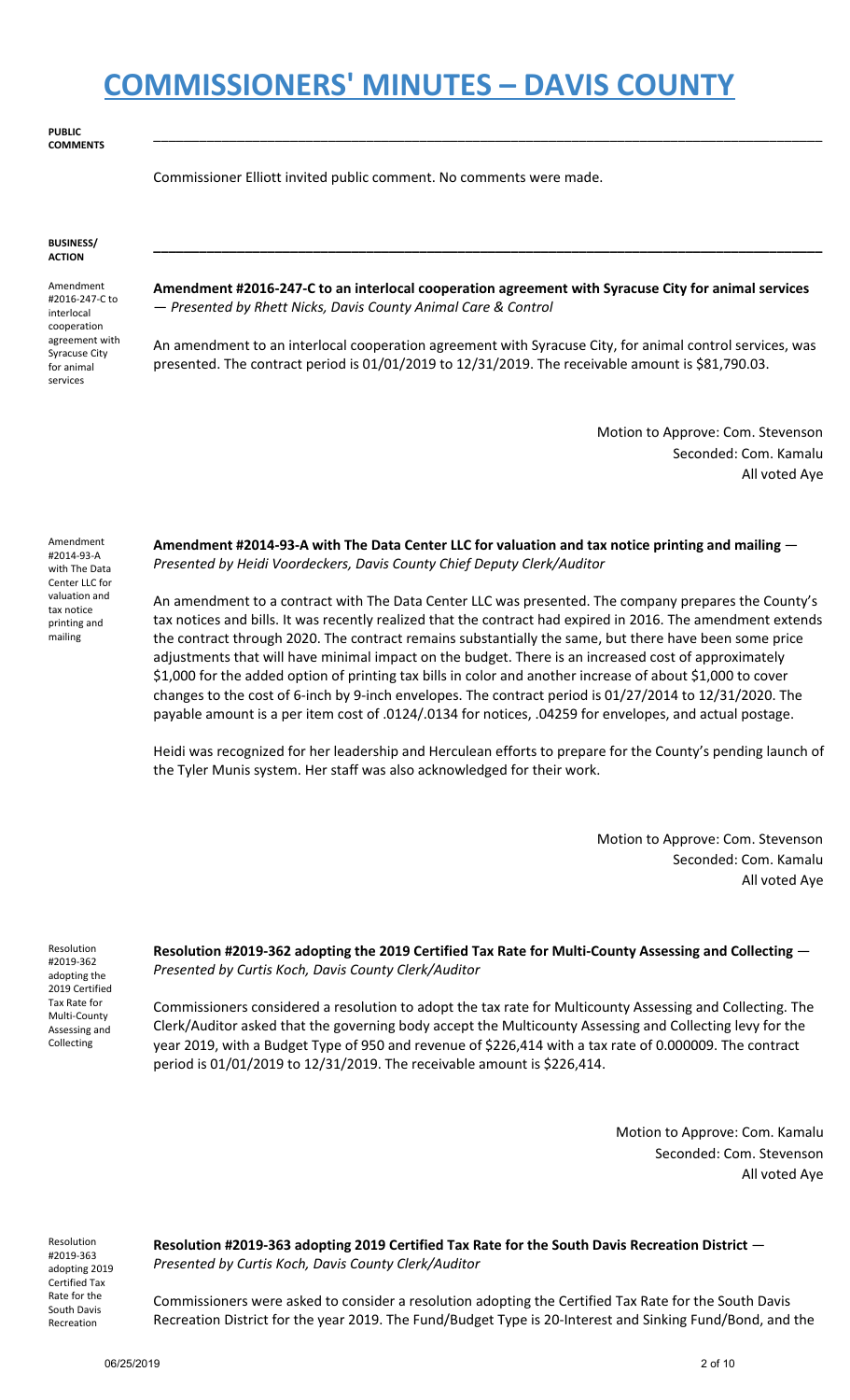District revenue generated is \$1,296,525 with a tax rate of 0.000147. Also included is the Budget Type 570-County Service Area, with revenue generated of \$837,207 with a tax rate of 0.000095. The total revenue generated is \$2,133,732, with a total tax rate of 0.000242.

> Motion to Approve: Com. Stevenson Seconded: Com. Kamalu All voted Aye

Agreement #2019-364 with James B. Ivie to act as Appeals Hearing Officer on behalf of the Davis County BOE

Agreement #2019-364 with James B. Ivie to act as Appeals Hearing Officer on behalf of the Davis County **BOE** — *Presented by Curtis Koch, Davis County Clerk/Auditor*

An agreement with James B. Ivie was presented to allow him to act as an Appeals Hearing Officer on behalf of the Davis County Board of Equalization. The contract period is 06/25/2019 to 02/28/2020. The payable amount is the rate of \$45 per hour.

> Motion to Approve: Com. Kamalu Seconded: Com. Stevenson All voted Aye

Agreement # 2019-365 with Randy Kelly to act as Appeals Hearing Officer on behalf of the Davis County **BOF** 

**Agreement #2019-365 with Randy Kelly to act as Appeals Hearing Officer on behalf of the Davis County BOE** — *Presented by Curtis Koch, Davis County Clerk/Auditor*

An agreement with Randy Kelly was presented for Mr. Kelly to act as an Appeals Hearing Officer on behalf of the Davis County Board of Equalization. The contract period is 06/25/2019 to 02/28/2020. The payable contract amount is \$60 per hour. The difference in rates between Mr. Ivie and Mr. Kelly is because of Mr. Kelly's expertise in commercial properties.

> Motion to Approve: Com. Stevenson Seconded: Com. Kamalu All voted Aye

Amendment #2017-245-B with the Utah Dept. of Natural Resources

**Amendment #2017-245-B with the Utah Dept. of Natural Resources to extend the contract period for the Bonneville Shoreline Trail Project** *— Presented by Community and Economic Development Director Kent Anderson in place of Jeff Oyler, Davis County Planning Manager*

Jeff sent apologies for being unable to attend Commission Meeting; he was working on the project that is the topic of this action item. Kent presented an amendment to a contract with the Utah Department of Natural Resources. The original contract period was 06/29/2017 to 06/30/2019. The amendment extends the contract one year with a new ending date of 06/30/2020. The receivable amount of \$150,000 was an appropriation assist for the development of the Bonneville Shoreline Trail. In response to a question, it was confirmed to Commissioners that the funding is for NEPA [National Environmental Policy Act] analysis.

> Motion to Approve: Com. Stevenson Seconded: Com. Kamalu All voted Aye

Ratification of Agreement #2019-366 with Production Media Films,

**Ratification of Agreement #2019-366 with Production Media Films, LLC for filming the exterior of the Davis County Administration Building** — *Presented by Mack McDonald, Davis County Facilities Director*

Commissioners were asked to ratify a contract with Production Media Films, LLC. A film production wanted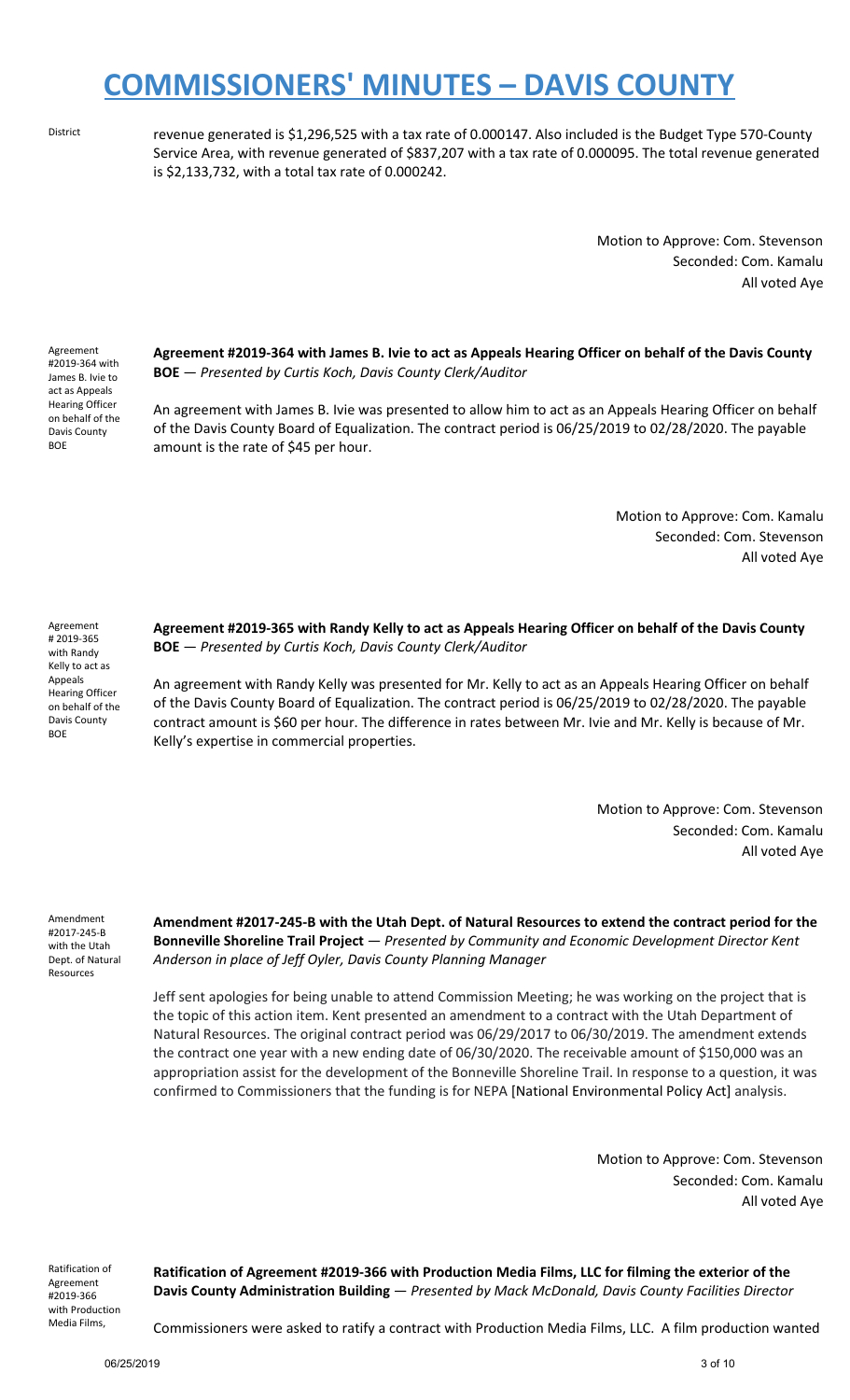LLC for filming the exterior of the Davis County Administration Building

to film the exterior of the Administration Building as if it were a hospital with a gentleman walking out of the building. A couple of years ago, with the assistance of CED's tourism division, Davis County had its name placed on the Utah Film Commission's list of potential filming sites. Not only is it an opportunity to showcase and highlight Davis County, but film companies pay the County. The amount of this contract was based on the average wage, calculated for 8 hours of overtime work, as well as utilities because they wanted lights on from 9 p.m. to midnight. The contract period is 06/13/2019 to 06/15/2019. The receivable amount is \$285.69.

> Motion to Approve: Com. Stevenson Seconded: Com. Kamalu All voted Aye

Amendment #2018-323-A with the Utah Dept. of Health to provide funding for Summer Food Service Program inspections

**Amendment #2018-323-A with the Utah Dept. of Health to provide funding for the Summer Food Service Program** — *Presented by Dave Spence, Deputy Director of the Davis County Health Department, in place of Davis County Health Department Director Brian Hatch*

An amendment to a contract with the Utah Department of Health for Summer Food Service Program health inspections was presented to extend the contract for four years. The contract period is 07/01/2019 to 06/30/2023. The receivable contract amount is an increase of \$230 for a contract total of \$345.

Amendment #2014-315-E with Utah Dept. of Health for additional funding to ELC HAI Grant programs

**Amendment #2014-315-E with Utah Dept. of Health for additional funding to Epidemiology and Laboratory Capacity (ELC) Hospital Acquired Infection (HAI) Grant programs** — *Presented by Dave Spence, Deputy Director of the Davis County Health Department, in place of Davis County Health Department Director Brian Hatch*

An amendment to a contract with the Utah Department of Health was presented for an increase of funding to Davis County's epidemiology program. Funds are for training and help with some of the County's disease outbreak investigation work. The contract period is 05/01/2019 to 07/31/2019. The receivable amount is a \$6,242.00 increase.

> Motion to Approve Items: Com. Kamalu Seconded: Com. Stevenson All voted Aye

Interlocal Agreement #2019-367 with Kaysville City for reconstruction of Mutton Hollow Road segment

**Interlocal Agreement #2019-367 with Kaysville City for the reconstruction of Mutton Hollow Road segment** — *Presented by Adam Wright, Davis County Public Works Director*

An interlocal cooperation agreement between the County and Kaysville City, for the reconstruction of Mutton Hollow Phase II, was presented. The project runs from Fairfield Road to Thornfield Road. The agreement is for reimbursement from Kaysville of 12 percent of the project costs. The dollar value shown in the agreement was the engineer's estimate; the actual cost of the project will be a little higher. [The receivable contract amount is \$172,012.50.]

Agreement #2019-368 with Granite Construction Company for Mutton Hollow Phase II Street Rebuild Project **Agreement #2019-368 with Granite Construction Company for Mutton Hollow Phase II Street Rebuild Project including: 1) project contract, 2) General Conditions, 3) Performance and Payment Bonds, and 4) Notice to Proceed** — *Presented by Adam Wright, Davis County Public Works Director*

An agreement with Granite Construction Company, for the Mutton Hollow Phase II Street Rebuild Project, was presented. Documents include the project contract, General Conditions, Performance and Payments Bonds, and the Notice to Proceed which includes the \$1,260,738 cost. In response to a question, Commissioners were told the project should be substantially completed by the estimated date of Aug. 20. The goal is to be done before children are going down that street to school, and the project includes sidewalks. The contract period is 06/25/2019 to [09/25/2019]. The payable contract amount is \$1,260,738.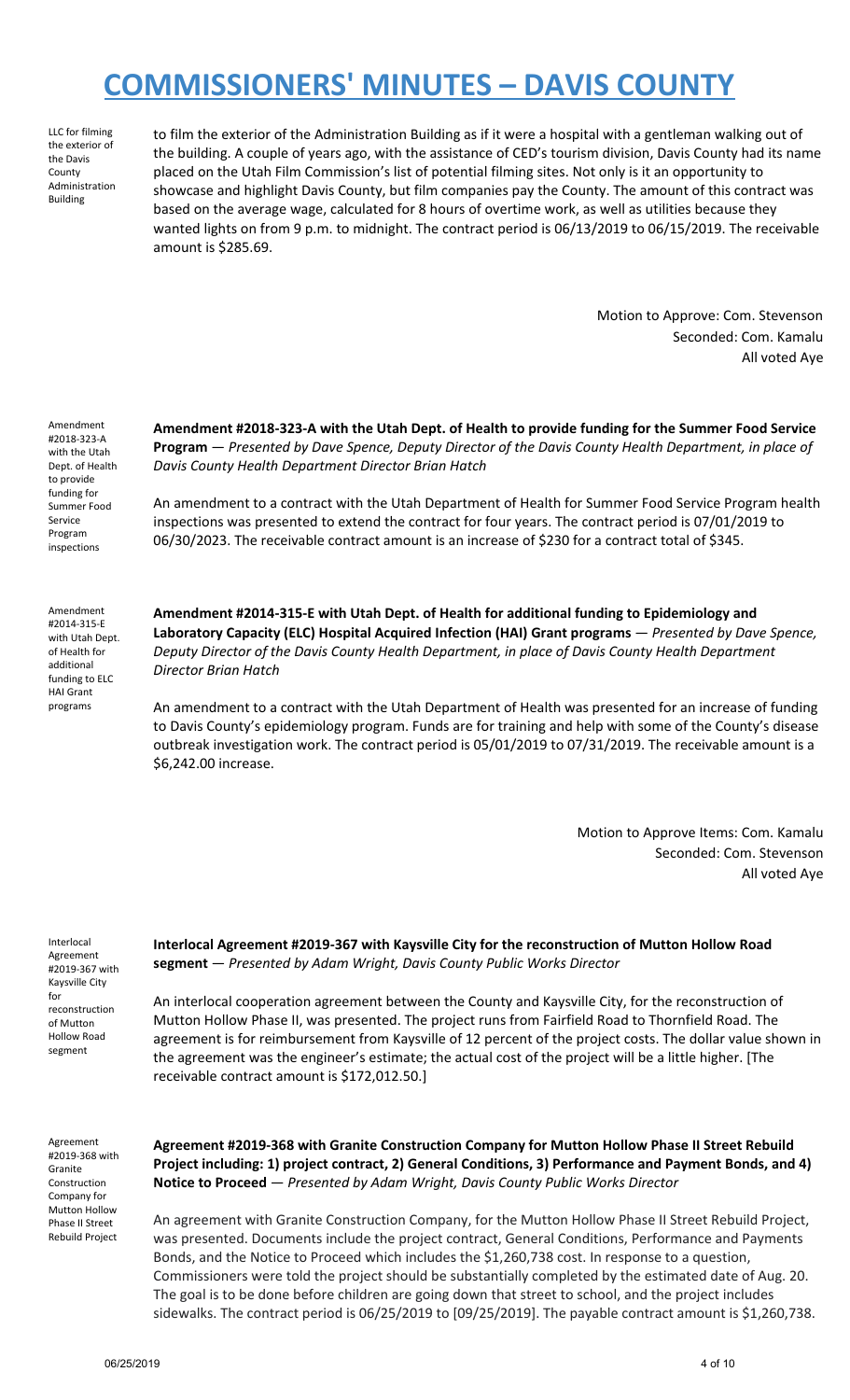Motion to Approve items: Com. Stevenson Seconded: Com. Kamalu All voted Aye

| Interlocal<br>Agreement<br>#2019-369 with<br>Kaysville City<br>for dispatch<br>services       | Interlocal Agreement #2019-369 with Kaysville City for dispatch services - Presented by Chief Deputy<br>Poulsen, Davis County Sheriff's Office<br>Four interlocal cooperation agreements were presented by Chief Deputy Poulsen for the Sheriff's Office to<br>provide dispatch services for cities in Davis County. The dollar amount of each contract is calculated based<br>on the number of police officers for whom the County is providing dispatch services in each city.<br>The first interlocal cooperation agreement presented was with Kaysville City. The contract period is<br>07/01/2019 to 06/30/2020. The receivable amount is \$114,608.69. |
|-----------------------------------------------------------------------------------------------|--------------------------------------------------------------------------------------------------------------------------------------------------------------------------------------------------------------------------------------------------------------------------------------------------------------------------------------------------------------------------------------------------------------------------------------------------------------------------------------------------------------------------------------------------------------------------------------------------------------------------------------------------------------|
| Interlocal<br>Agreement<br>2019-370 with<br>Sunset City for<br>dispatch<br>services           | Interlocal Agreement #2019-370 with Sunset City for dispatch services - Presented by Chief Deputy<br>Poulsen, Davis County Sheriff's Office<br>An interlocal cooperation agreement with Sunset City, for dispatch services, was presented. The contract<br>period is 07/01/2019 to 06/30/2020. The receivable amount is \$18,840.00.                                                                                                                                                                                                                                                                                                                         |
| Interlocal<br>Agreement<br>#2019-371 with<br>Clinton City for<br>dispatch<br>Services         | Interlocal Agreement #2019-371 with Clinton City for dispatch Services - Presented by Chief Deputy<br>Poulsen, Davis County Sheriff's Office<br>An interlocal cooperation agreement with Clinton City, for dispatch services, was presented. The contract<br>period is 07/01/2019 to 06/30/2020. The receivable amount is \$75,762.89.                                                                                                                                                                                                                                                                                                                       |
| Interlocal<br>Agreement<br>#2019-372 with<br><b>Syracuse City</b><br>for dispatch<br>services | Interlocal Agreement #2019-372 with Syracuse City for dispatch services - Presented by Chief Deputy<br>Poulsen, Davis County Sheriff's Office<br>An interlocal cooperation agreement with Syracuse City, for dispatch services, was presented. The contract<br>period is 07/01/2019 to 06/30/2020. The receivable amount is \$84,112.61.                                                                                                                                                                                                                                                                                                                     |
|                                                                                               | Mation to Anneous Hamer Came Ctoughcan                                                                                                                                                                                                                                                                                                                                                                                                                                                                                                                                                                                                                       |

Motion to Approve Items: Com. Stevenson Seconded: Com. Kamalu All voted Aye

Subgrantee Agreement #2019-373 with Open Doors for Social Services Block Grant funding (SSBG) FY19-20 for the **CAP** Communications Coordinator

**Subgrantee Agreement #2019-373 with Open Doors for Social Services Block Grant funding (SSBG) FY19-20 for the CAP Communications Coordinator** — *Presented by Steve Lyon, Davis County Grant Auditor*

A subgrantee agreement with Open Doors, for Social Services Block Grant (SSBG) funding for FY19-20, was presented. The funding is for the Community Action Program (CAP) Communications Coordinator program. CAPs were started in the 1960s under President Lyndon B. Johnson, as part of the "Great Society" legislation, and are tasked with helping individuals get on a path out of poverty. The contract period is 07/01/2019 to 06/30/2020. The payable amount is \$14,250; matching funds are being provided.

Subgrantee Agreement #2019-374 with Open Doors for SSBG program funding FY19-20 for Family Support Crisis Nursery

**Subgrantee Agreement #2019-374 with Open Doors for Social Services Block Grant (SSBG) program funding FY19-20 for Family Support Crisis Nursery program support** — *Presented by Steve Lyon, Davis County Grant Auditor*

A subgrantee agreement with Open Doors, for Social Services Block Grant (SSBG) funding for FY19-20, was presented. The funding is to support the Family Support Crisis Nursery program. The contract period is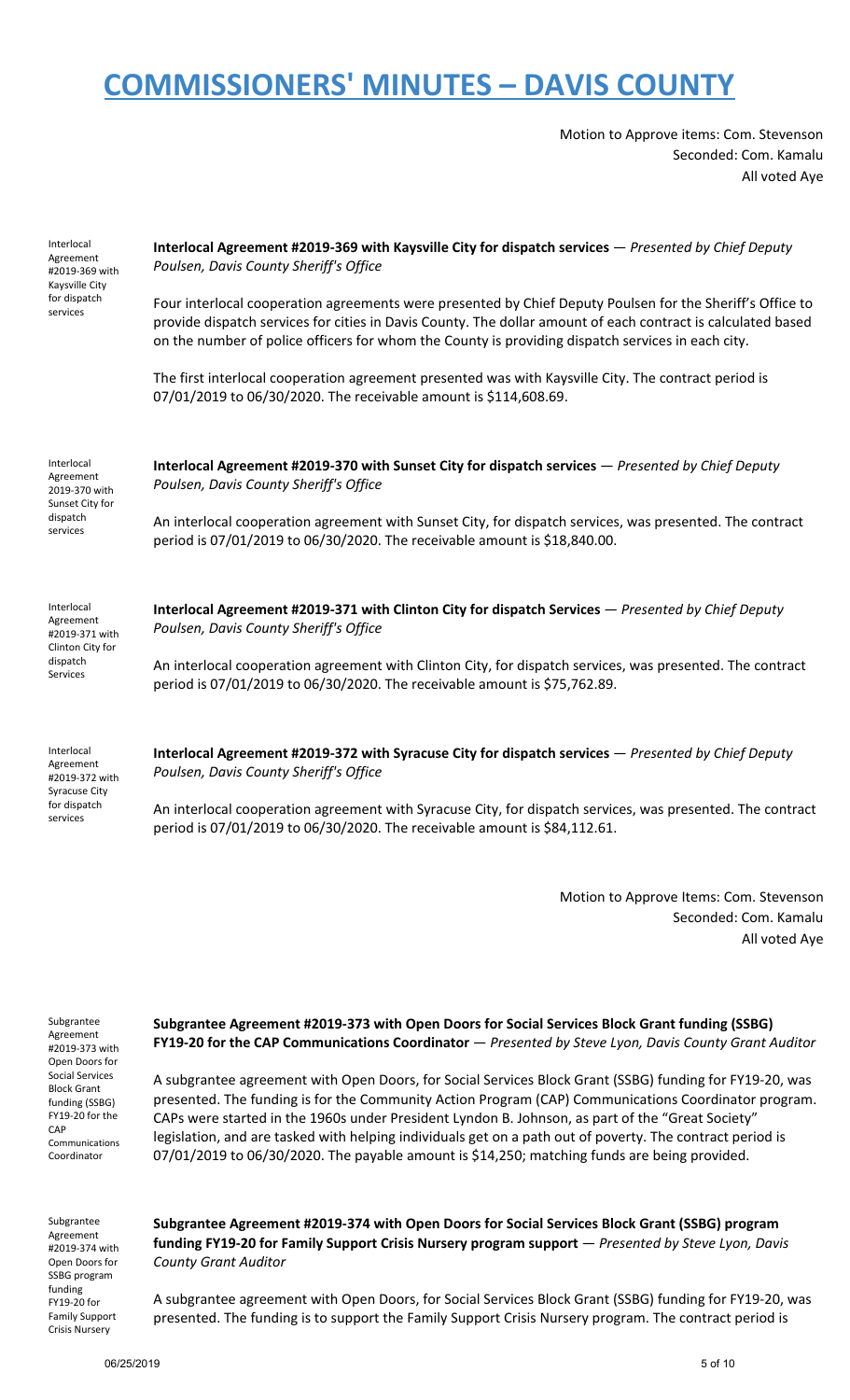$p^{rogram}$  07/01/2019 to 06/30/2020. The payable amount is \$24,250; matching funds are being provided.

Subgrantee Agreement #2019-375 with St. Anne's dba Lantern House for SSBG program funding FY19-20 for Homeless Case Management

**Subgrantee Agreement #2019-375 with St. Anne's dba Lantern House for Social Services Block Grant (SSBG) program funding FY19-20 for Homeless Case Management** — *Presented by Steve Lyon, Davis County Grant Auditor*

A subgrantee agreement with St. Anne's, doing business as Lantern House, for Social Services Block Grant (SSBG) funding for FY19-20 was presented. The funding is for homeless case management. It was noted that Lantern House [in Ogden] serves a high proportion of Davis County's homeless population. The contract period is 07/01/2019 to 06/30/2020. The payable amount is \$9,250 with a \$5,000 match.

> Motion to Approve Items: Com. Kamalu Seconded: Com. Stevenson All voted Aye

Resolution #2019-376 adopting the one-year Annual Action Plan for 2019-20 **Community** Development Block Grant

**Appropriation Resolution #2019-376 adopting the one-year Annual Action Plan for 2019-20 Community Development Block Grant** — *Presented by Steve Lyon, Davis County Grant Auditor*

A resolution, adopting the one-year Annual Action Plan for 2019-20 Community Development Block Grant (CDBG) program, was presented. The plan outlines all of the projects the County will continuing and doing for the next year. By approving the resolution, the County is adopting the plan as previously approved by the committee in February and March. The contract period is 07/01/2019 to 06/30/2020. The receivable amount is \$800,955.

> Motion to Approve: Com. Stevenson Seconded: Com. Kamalu All voted Aye

Subgrantee Agreement #2019-377 with Centerville City for FY19-20 CDBG program funding for ADA Curb Ramps Improvement Project

**Subgrantee Agreement #2019-377 with Centerville City for FY19-20 Community Development Block Grant (CDBG) program funding for the installation of ADA Curb Ramps Improvement Project** — *Presented by Steve Lyon, Davis County Grant Auditor*

A subgrantee agreement with Centerville City, for FY19-20 Community Development Block Grant (CDGB) program funding, was presented. The funding is for the installation of Americans with Disabilities Act (ADA) curb ramps. The contract period is 07/01/2019 to 06/30/2020. The payable amount is \$100,000.

Subgrantee Agreement #2019-378 with Clinton City for FY19-20 CDBG program funding for ADA Sidewalk Ramp Improvement Project

**Subgrantee Agreement #2019-378 with Clinton City for FY19-20 Community Development Block Grant (CDBG) program funding for ADA Sidewalk Ramp Improvement Project** — *Presented by Steve Lyon, Davis County Grant Auditor*

A subgrantee agreement with Clinton City, for FY19-20 Community Development Block Grant (CDGB) program funding, was presented. The funding is for an Americans with Disabilities Act (ADA) sidewalk ramp Improvement project. The contract period is 07/01/2019 to 06/30/2020. The payable amount is \$75,000.

> Motion to Approve Items: Com. Stevenson Seconded: Com. Kamalu All voted Aye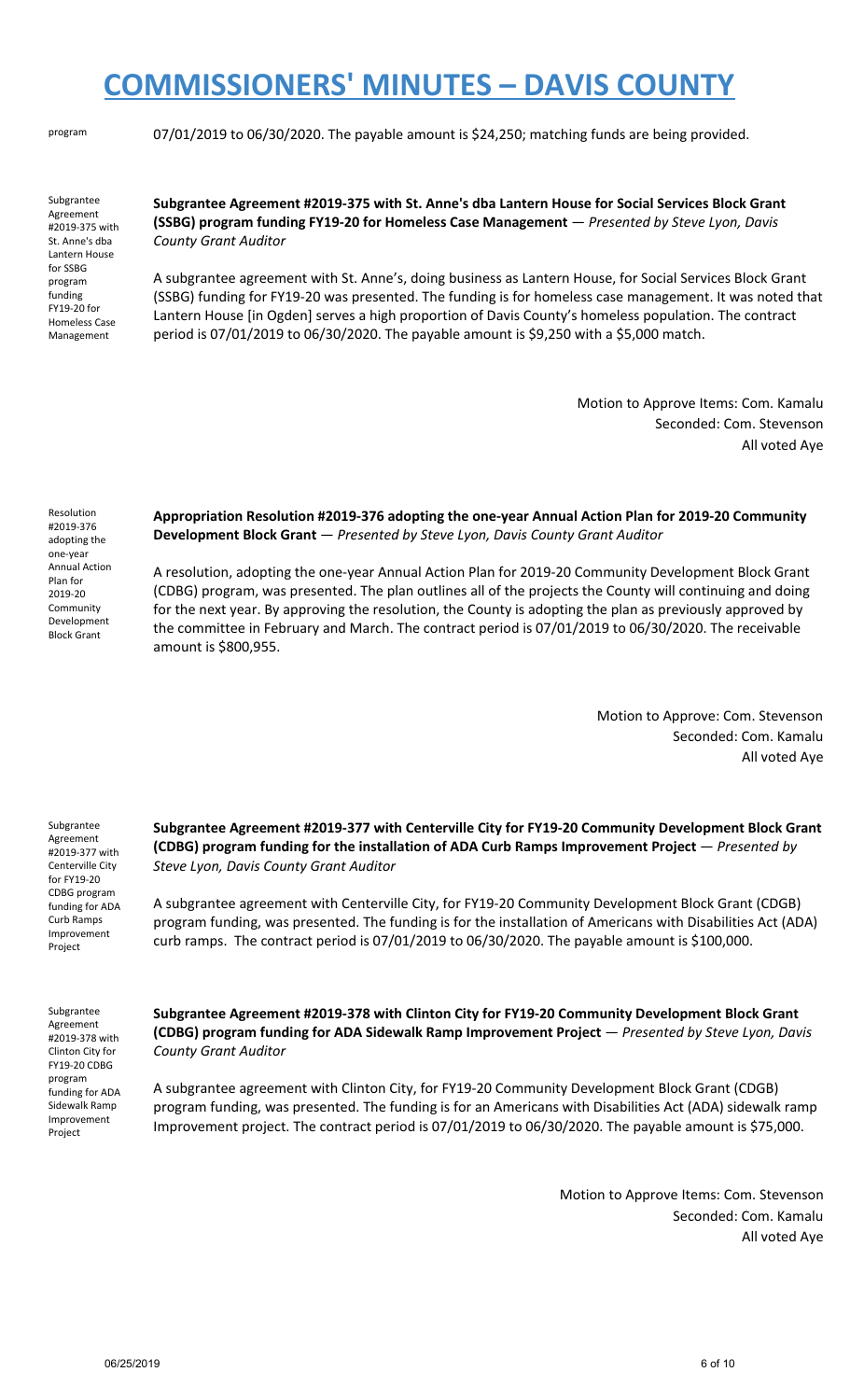Resolution #2019-379 approving interlocal cooperation agreements between Davis County and 13 cities relating to the conduct of **Community** Development Block Grant Program for Federal Fiscal Years 2020, 2021, and 2022

**Resolution #2019-379 approving interlocal cooperation agreements between Davis County and the following cities relating to the conduct of Community Development Block Grant Program for Federal** Fiscal Years 2020, 2021, and 2022: 1) Bountiful; 2) Centerville; 3) Clinton; 4) Farmington; 5) Fruit Heights; 6) Kaysville; 7) North Salt Lake; 8) South Weber; 9) Sunset; 10) Syracuse; 11) West Bountiful; 12) West **Point; and 13) Woods Cross (the "cities")** — *Presented by Steve Lyon, Davis County Grant Auditor*

**Interlocal cooperation agreements #2019-379 relating to the conduct of Community Development Block Grant Program for Federal Fiscal Years 2020, 2021, and 2022: Bountiful City, Centerville City, Clinton City,** Farmington City, Fruit Heights City, Kaysville City, City of North Salt Lake, South Weber City, Sunset City, **Syracuse City, West Bountiful, West Point City, Woods Cross City** — *Presented by Steve Lyon, Davis County Grant Auditor*

*[The Resolution and Interlocal Agreements were listed as two action items on the agenda, but presented as one item at the meeting.]*

A resolution was presented to approve interlocal cooperation agreements between Davis County and 13 cities related to the conduct of the Community Development Block Grant program for the next program cycle, for [Federal Fiscal Years] 2020, 2021, and 2022. The County has just gone through requalification. In the past, 12 cities participated in the CDBG program, as well as unincorporated areas managed by the County, but this year South Weber has come on board. This brings all of the County's cities into participation except Layton and Clearfield, which have their own entitlement programs. Resolutions have been passed by all of the participating cities. After County adoption of the resolution, it will be turned in to HUD [the US. Department of Housing and Urban Development] and go back to the cities. The contract period is 01/01/2020 to 12/31/2022.

The Clerk/Auditor and Commissioners thanked Steve for taking care of the program and putting it in good order. Visitors from HUD are expected in August, and it is believed they will find a much-improved program.

> Motion to Approve: Com. Stevenson Seconded: Com. Kamalu All voted Aye

Policy #2019-380 Personal Use of Public Property Policy Section 1300

**Policy #2019-380 Personal Use of Public Property Policy Section 1300** — *Presented by Michael Kendall, Davis County Civil Attorney, in place of Davis County Chief Civil Attorney Neal Geddes*

The proposed Personal Use of Public Property Policy Section 1300 was presented. The policy was discussed in the Commission Work Session held before this meeting. The State Legislature recently passed legislation that would impact the use of public property, and the penalty for that is a felony. The bill also permitted local governments and political subdivisions, such as Davis County, to pass a policy or ordinance pertaining to it that would possibly lessen the penalty or clarify actions that may result in a violation. This policy was proposed after significant work by the County's Chief Deputy Civil Attorney, Human Resources Director, Clerk/Auditor, and others. Commissioners said the policy is an improvement and all involved in the work were thanked.

> Motion to Approve: Com. Kamalu Seconded: Com. Stevenson All voted Aye

Document #2017-60-D amendment voided by the Utah Div. of Substance Abuse and Mental Health **Document #2017-60-D voiding amendment by the Utah Div. of Substance Abuse and Mental Health for Assisted Outpatient Treatment (AOT) program** — *Presented by Commissioner Kamalu*

An amendment to a contract with the Utah Division of Substance Abuse and Mental Health was voided. Amendment #2017-60-C was for funding to be utilized by Davis Behavioral Health for Assisted Outpatient Treatment (AOT) programs, but an error was found in the rate table. Because the amendment was voided by the State, there is no increased receivable amount.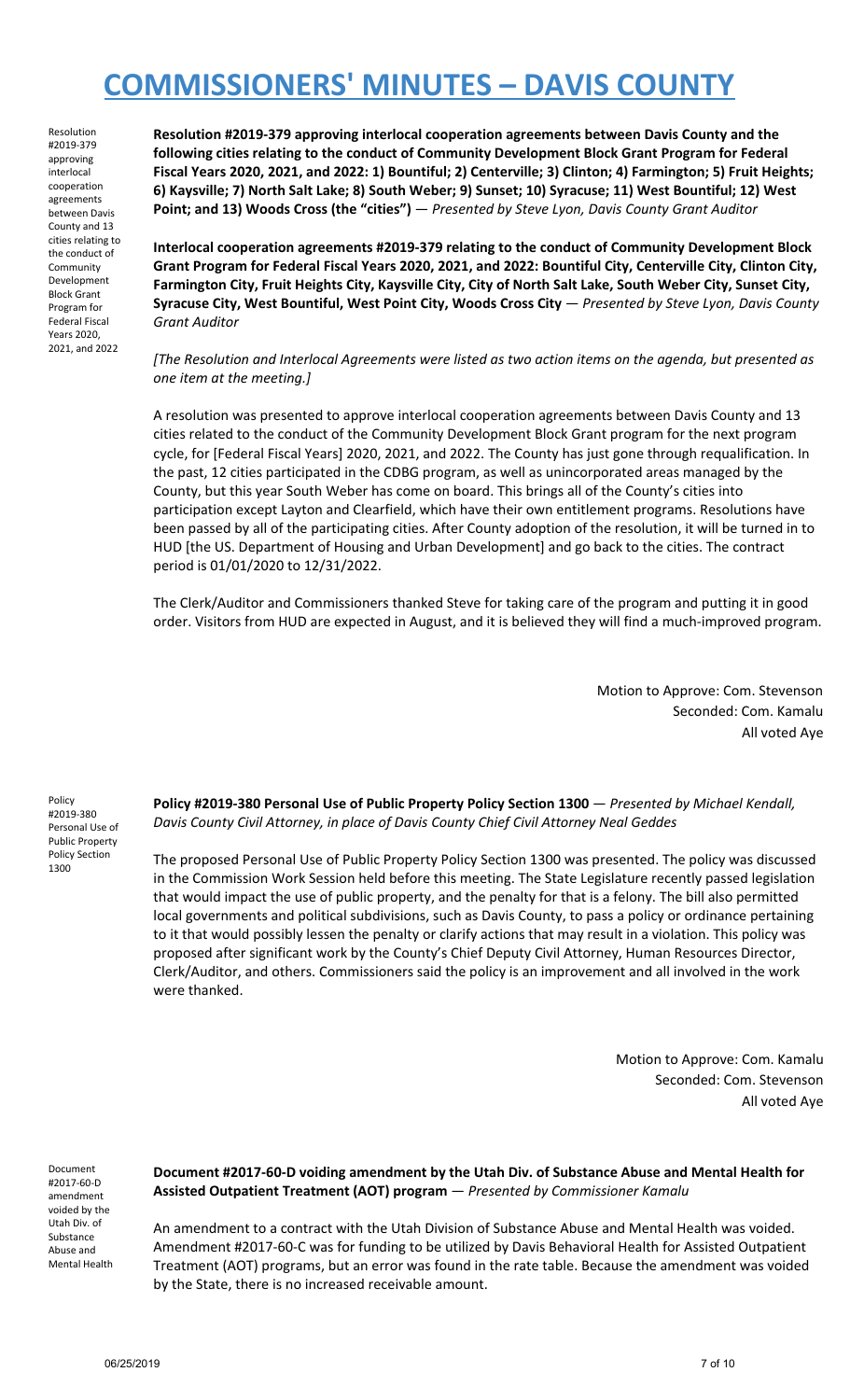Motion to Approve: Com. Kamalu Seconded: Com. Stevenson All voted Aye

Commissioner Kamalu moved to recess to Board of Equalization. Commissioner Stevenson seconded the motion. All voted Aye.

| <b>BOARD OF</b><br><b>EQUALIZATION</b>        |                                                                                                                                                                                                                                                                                                                                                                                                                      |
|-----------------------------------------------|----------------------------------------------------------------------------------------------------------------------------------------------------------------------------------------------------------------------------------------------------------------------------------------------------------------------------------------------------------------------------------------------------------------------|
| Property Tax<br>Register                      | Property Tax Register matters were presented by Curtis Koch, Davis County Clerk/Auditor, as follows:                                                                                                                                                                                                                                                                                                                 |
|                                               | Commissioners were asked to consider, under Auditor's Adjustments, three veteran exemption tax<br>abatements. Under Assessor's Adjustments, there was a report with various Penalty Waived for Late Filings<br>under Business Personal Property. There was one Personal Property Appeal with a recommended No<br>Change in Value. Under Corrections, there was a report with various Assessor-initiated corrections. |
|                                               | Motion to Approve: Com. Kamalu<br>Seconded: Com. Stevenson<br>All voted Aye                                                                                                                                                                                                                                                                                                                                          |
| <b>CONSENT</b>                                | Commissioner Stevenson moved to reconvene Commission Meeting. Commissioner Kamalu seconded the motion. All voted Aye.                                                                                                                                                                                                                                                                                                |
| <b>ITEMS</b>                                  |                                                                                                                                                                                                                                                                                                                                                                                                                      |
| <b>Check Registers</b>                        | <b>Check Registers</b>                                                                                                                                                                                                                                                                                                                                                                                               |
|                                               | Check Registers were approved.                                                                                                                                                                                                                                                                                                                                                                                       |
|                                               | Motion to Approve: Com. Kamalu<br>Seconded: Com. Stevenson<br>All voted Aye                                                                                                                                                                                                                                                                                                                                          |
| Indigent<br>Hardship<br>Abatement<br>Register | <b>Indigent Hardship Abatement Register</b>                                                                                                                                                                                                                                                                                                                                                                          |
|                                               | The Indigent Abatement Register for David C and Linda A Wood was presented for approval.                                                                                                                                                                                                                                                                                                                             |

Motion to Approve: Com. Kamalu Seconded: Com. Stevenson All voted Aye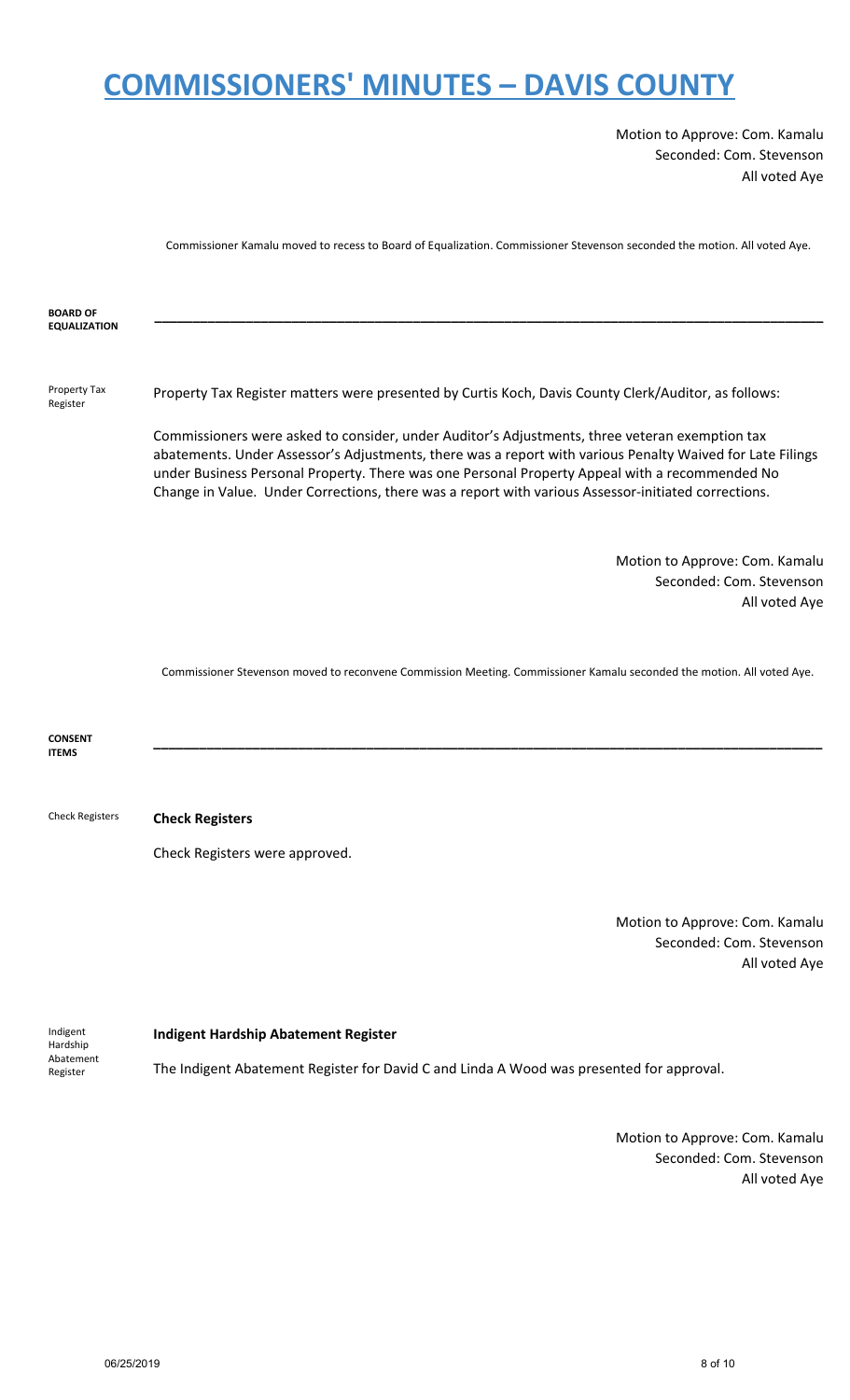Commission Meeting Minutes

#### **Meeting Minutes**

Meeting Minutes for June 4, 2019, and Work Session minutes for June 4, 2019, and June 11, 2019, were presented for approval.

> Motion to Approve: Com. Kamalu Seconded: Com. Stevenson All voted Aye

**COMMISSION COMMENTS**

> **Commissioner Elliott** recently toured the Utah State University Extension facility. There are a few hundred varieties of trees that visitors can see in person, and learn about, for landscaping. There's also a community garden and an edible garden. There are ponds in which fish are planted for the community. The USU facility has charging stations for visitors, but there is an issue of people plugging in vehicles after hours.

> **\_\_\_\_\_\_\_\_\_\_\_\_\_\_\_\_\_\_\_\_\_\_\_\_\_\_\_\_\_\_\_\_\_\_\_\_\_\_\_\_\_\_\_\_\_\_\_\_\_\_\_\_\_\_\_\_\_\_\_\_\_\_\_\_\_\_\_\_\_\_\_\_\_\_\_\_\_\_\_\_\_\_\_\_\_\_\_\_**

Commissioner Elliott also noted that Commissioners experienced the use of an autonomous vehicle that was tested at Farmington Station last week. There was a driver in the shuttle in case of an emergency, but the driver did not touch the wheel because it was a test. The vehicle did stop in time to avoid a crash while Commissioners were riding in it.

**Commissioner Kamalu** said that what USU Extension does is amazing. There are two full-time researchers working on improved methods of food production science, and the program costs are remarkably low. They do so much for so little, and they always hope for more funding from the State because the work they do really contributes. They also have space where they would like to increase their programming for 4-H, including possibly developing an arena. It's a huge topic for the County and fun to hear they have an interest.

Commissioner Kamalu said a group in Davis County meets each month to help families facing intergenerational poverty. Intergenerational poverty (IGP) is defined as two generations within a family, at the same time, experiencing the level of poverty as recognized by our government. Groups all over the country, and in the State of Utah, are working as IGP teams. The team in Davis County is headed up by Daneen Adams, who works at CAP (Community Action Program) with Open Doors. Commissioner Kamalu is on the IGP team, as are others from Human Services, Workforce Services, education programs, and the Davis County Health Department. Ms. Adams wrote a grant for \$130,000 in funding, and it was awarded to the Davis County group. They have met to discuss the use of those funds. Quick implementation is required, so a job posting will go out at Open Doors for a person to head up efforts to help very specific families in Davis County to get out of intergenerational poverty. There will be at least 10 families, initially, who will have a lot of help to work their way into family-sustaining wages and needed educational opportunities. There are families and individuals who need a little more attention, and they will move to better levels of living.

**Commissioner Stevenson** spent a few days last week with the Utah Counties Indemnity Pool. He reported that it's in good shape statewide and also that Davis County does a very good job of keeping liability claims down to a minimum.

**CLOSED SESSION**

Commissioner Kamalu motioned to adjourn to a closed session for reasons permitted under UCA § 52-4-205. Commissioner Stevenson seconded the motion. All voted Aye.

The closed session began at 11:01 a.m.

The Commission returned from closed session at 12:51 pm. No action was taken.

**MEETING ADJOURNED** Commission meeting was adjourned at 12:51 p.m.